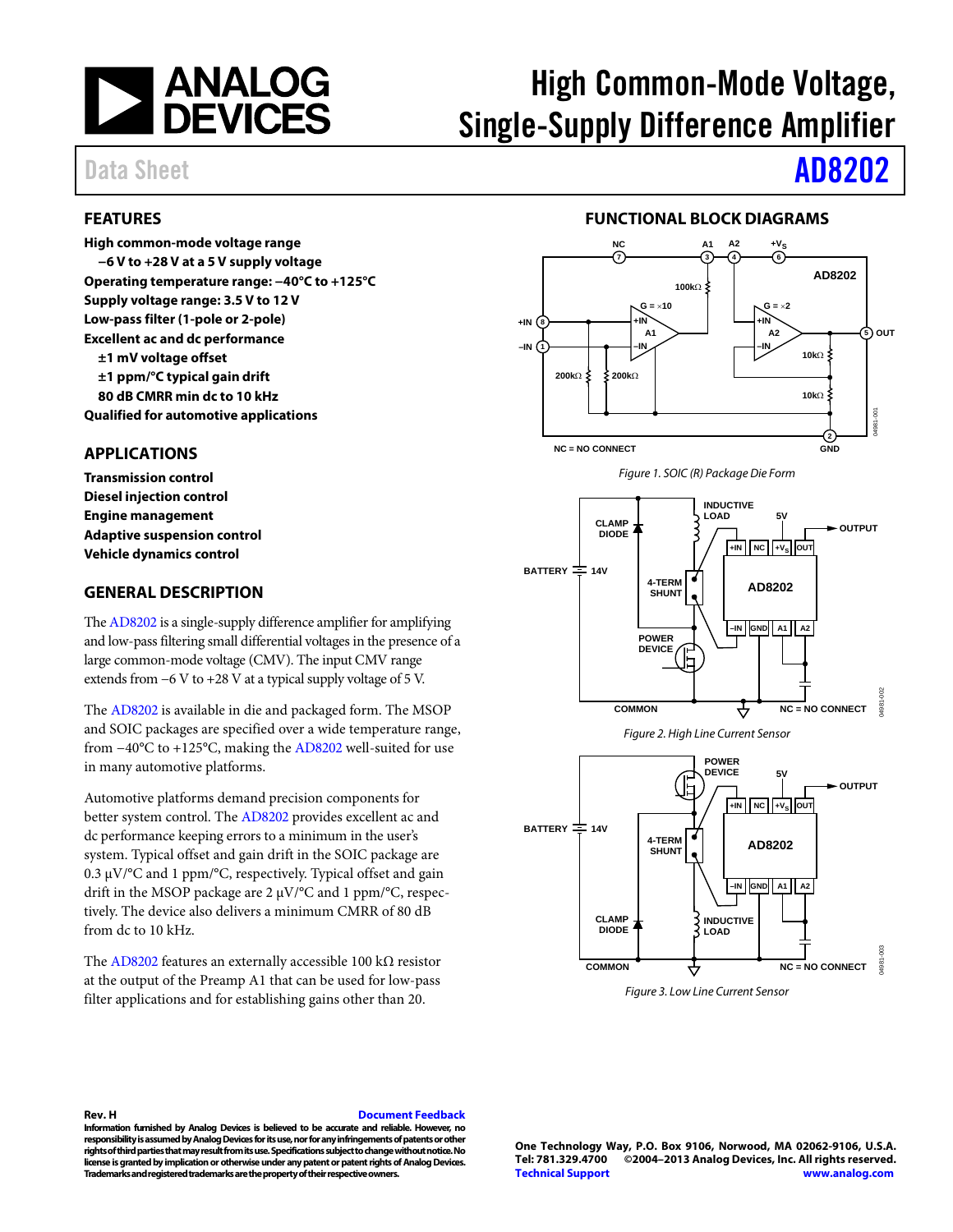## TABLE OF CONTENTS

## <span id="page-1-0"></span>**REVISION HISTORY**

### **5/13—Rev. G to Rev. H**

| Added Unit of mV to Initial Input Offset (RTI), TOPR Parameter; |  |
|-----------------------------------------------------------------|--|
|                                                                 |  |

## **2/13—Rev. F to Rev. G**

| Changes to Features Section and General Description Section 1 |  |
|---------------------------------------------------------------|--|
|                                                               |  |
|                                                               |  |

### **4/12—Rev. E to Rev. F**

#### **10/11—Rev. D to Rev. E**

## **11/05—Rev. C to Rev. D**

| High Line Current Sensing with LPF and Gain Adjustment 16 |
|-----------------------------------------------------------|
|                                                           |
|                                                           |
|                                                           |
|                                                           |

### **2/05—Rev. B to Rev. C**

## **1/05—Rev. A to Rev. B**

#### **11/04—Rev. 0 to Rev. A**

| Changes to Pin Function Descriptions (Table 3) 5 |  |
|--------------------------------------------------|--|
|                                                  |  |
|                                                  |  |
|                                                  |  |
|                                                  |  |

### **7/04—Revision 0: Initial Version**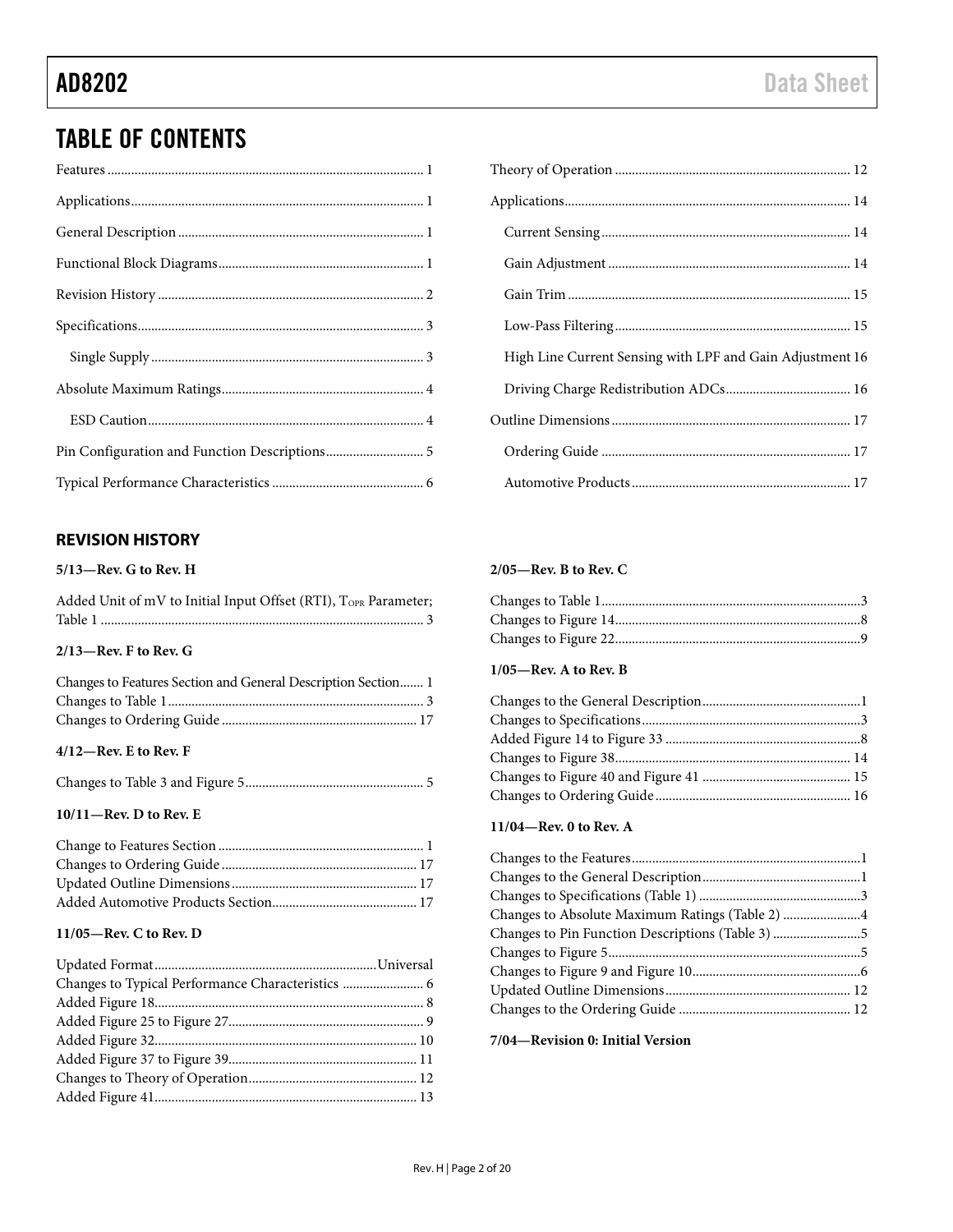## <span id="page-2-0"></span>**SPECIFICATIONS**

## <span id="page-2-1"></span>**SINGLE SUPPLY**

 $T<sub>OPR</sub>$  = operating temperature range,  $V<sub>S</sub>$  = 5 V, unless otherwise noted, RTI = referred to input, VCM = common-mode voltage.

#### **Table 1.**

|                                   |                                                                    | <b>AD8202 SOIC</b> |                 | <b>AD8202 MSOP</b> |       |                 | AD8202 Die <sup>1</sup> |       |                |           |                    |
|-----------------------------------|--------------------------------------------------------------------|--------------------|-----------------|--------------------|-------|-----------------|-------------------------|-------|----------------|-----------|--------------------|
| <b>Parameter</b>                  | <b>Conditions</b>                                                  | Min                | <b>Typ</b>      | <b>Max</b>         | Min   | <b>Typ</b>      | Max                     | Min   | <b>Typ</b>     | Max       | <b>Unit</b>        |
| <b>SYSTEM GAIN</b>                |                                                                    |                    |                 |                    |       |                 |                         |       |                |           |                    |
| Initial                           |                                                                    |                    | 20              |                    |       | 20              |                         |       | 20             |           | V/V                |
| Error vs. Temperature             | $0.04 \leq V_{\text{OUT}} \leq 4.8 \text{ V}$ dc, $T_{\text{OPR}}$ |                    |                 | $\pm 0.3$          |       |                 | $\pm 0.3$               |       |                | ±0.3      | $\%$               |
| <b>Gain Drift</b>                 | $T_{\text{OPR}}$                                                   |                    |                 | ±20                |       |                 | ±20                     |       |                | ±30       | ppm/°C             |
| <b>VOLTAGE OFFSET</b>             |                                                                    |                    |                 |                    |       |                 |                         |       |                |           |                    |
| Initial Input Offset (RTI), TOPR  |                                                                    |                    |                 | ±2                 |       |                 | ±2                      |       |                | ±3        | mV                 |
| Offset vs. Temperature            | $V_{CM} = 0 V$ , $T_{OPR}$                                         |                    |                 | ±10                |       |                 | ±15                     |       |                | ±15       | µV/°C              |
| <b>INPUT</b>                      |                                                                    |                    |                 |                    |       |                 |                         |       |                |           |                    |
| Input Impedance                   |                                                                    |                    |                 |                    |       |                 |                         |       |                |           |                    |
| Differential                      |                                                                    | 260                | 325             | 390                | 260   | 325             | 390                     | 260   | 325            | 390       | $k\Omega$          |
| <b>Common Mode</b>                |                                                                    | 135                | 170             | 205                | 135   | 170             | 205                     | 135   | 170            | 205       | $k\Omega$          |
| CMV                               | Continuous                                                         | $-6$               |                 | $+28$              | $-6$  |                 | $+28$                   | $-6$  |                | $+28$     | v                  |
| CMRR <sup>2</sup>                 | $V_{CM} = -6 V$ to $+28 V$                                         |                    |                 |                    |       |                 |                         |       |                |           |                    |
|                                   | $f = dc$ to 1 kHz                                                  | 82                 |                 |                    | 82    |                 |                         | 82    |                |           | dB                 |
|                                   | $f = 10$ kHz <sup>3</sup>                                          | 80                 |                 |                    | 80    |                 |                         | 80    |                |           | dB                 |
| PREAMPLIFIER                      |                                                                    |                    |                 |                    |       |                 |                         |       |                |           |                    |
| Gain                              |                                                                    |                    | 10              |                    |       | 10              |                         |       | 10             |           | V/V                |
| <b>Gain Error</b>                 |                                                                    |                    |                 | ±0.3               |       |                 | ±0.3                    |       |                | ±0.3      | $\%$               |
| Output Voltage Range              |                                                                    | 0.02               |                 | 4.8                | 0.02  |                 | 4.8                     | 0.02  |                | 4.8       | V                  |
| <b>Output Resistance</b>          |                                                                    | 97                 | 100             | 103                | 97    | 100             | 103                     | 97    | 100            | 103       | kΩ                 |
| <b>OUTPUT BUFFER</b>              |                                                                    |                    |                 |                    |       |                 |                         |       |                |           |                    |
| Gain                              |                                                                    |                    | $\overline{2}$  |                    |       | $\overline{2}$  |                         |       | $\overline{2}$ |           | V/V                |
| <b>Gain Error</b>                 | $0.04 \leq V_{\text{OUT}} \leq 4.8 \text{ V}$ dc, T <sub>OPR</sub> |                    |                 | $\pm 0.3$          |       |                 | $\pm 0.3$               |       |                | $\pm 0.3$ | $\%$               |
| Output Voltage Range <sup>4</sup> |                                                                    | 0.04               |                 | 4.8                | 0.04  |                 | 4.8                     | 0.04  |                | 4.8       | v                  |
| <b>Input Bias Current</b>         |                                                                    |                    | 40              |                    |       | 40              |                         |       | 40             |           | nA                 |
| <b>Output Resistance</b>          |                                                                    |                    | $\overline{2}$  |                    |       | $\overline{2}$  |                         |       | $\overline{2}$ |           | Ω                  |
| <b>DYNAMIC RESPONSE</b>           |                                                                    |                    |                 |                    |       |                 |                         |       |                |           |                    |
| System Bandwidth                  | $V_{IN} = 0.1 V p-p$ ; $V_{OUT} = 2.0 V p-p$                       | 30                 | 50              |                    | 30    | 50              |                         | 30    | 50             |           | kHz                |
| Slew Rate                         | $V_{IN} = 0.2 V$ dc; $V_{OUT} = 4 V$ step                          |                    | 0.28            |                    |       | 0.28            |                         |       | 0.28           |           | $V/\mu s$          |
| <b>NOISE</b>                      |                                                                    |                    |                 |                    |       |                 |                         |       |                |           |                    |
| 0.1 Hz to 10 Hz                   |                                                                    |                    | 10 <sup>°</sup> |                    |       | 10 <sup>°</sup> |                         |       | 10             |           | µV p-p             |
| Spectral Density, 1 kHz (RTI)     |                                                                    |                    | 275             |                    |       | 275             |                         |       | 275            |           | nV/ <sub>VHz</sub> |
| POWER SUPPLY                      |                                                                    |                    |                 |                    |       |                 |                         |       |                |           |                    |
| <b>Operating Range</b>            |                                                                    | 3.5                |                 | 12                 | 3.5   |                 | 12                      | 3.5   |                | 12        | $\vee$             |
| Quiescent Current vs.             | $V_0 = 0.1 V dc$                                                   |                    | 0.25            | 1.0                |       | 0.25            | 1.0                     |       | 0.25           | 1.0       | mA                 |
| Temperature                       |                                                                    |                    |                 |                    |       |                 |                         |       |                |           |                    |
| <b>PSRR</b>                       | $V_s = 3.5 V$ to 12 V                                              | 75                 | 83              |                    | 75    | 83              |                         | 75    | 83             |           | dB                 |
| <b>TEMPERATURE RANGE</b>          |                                                                    |                    |                 |                    |       |                 |                         |       |                |           |                    |
| For Specified Performance         | TOPR                                                               | $-40$              |                 | $+125$             | $-40$ |                 | $+125$                  | $-40$ |                | $+150$    | °C                 |

<sup>1</sup> Die is specified for operation from −40°C to +150°C ( T<sub>OPR</sub> for DIE).<br><sup>2</sup> Source imbalance < 2 O

 $2$  Source imbalance <2 Ω.

3 The AD8202 preamplifier exceeds 80 dB CMRR at 10 kHz. However, because the signal is available only by way of a 100 kΩ resistor, even the small amount of pin-topin capacitance between Pin 1, Pin 8 and Pin 3, Pin 4 might couple an input common-mode signal larger than the greatly attenuated preamplifier output. The effect of

pin-to-pin coupling can be neglected in all applications by using filter capacitors at Node 3.<br>' The output voltage range of A2 assumes that Pin 3 (A1 output) and Pin 4 (A2 Input) are shorted together. A 25 kΩ load resist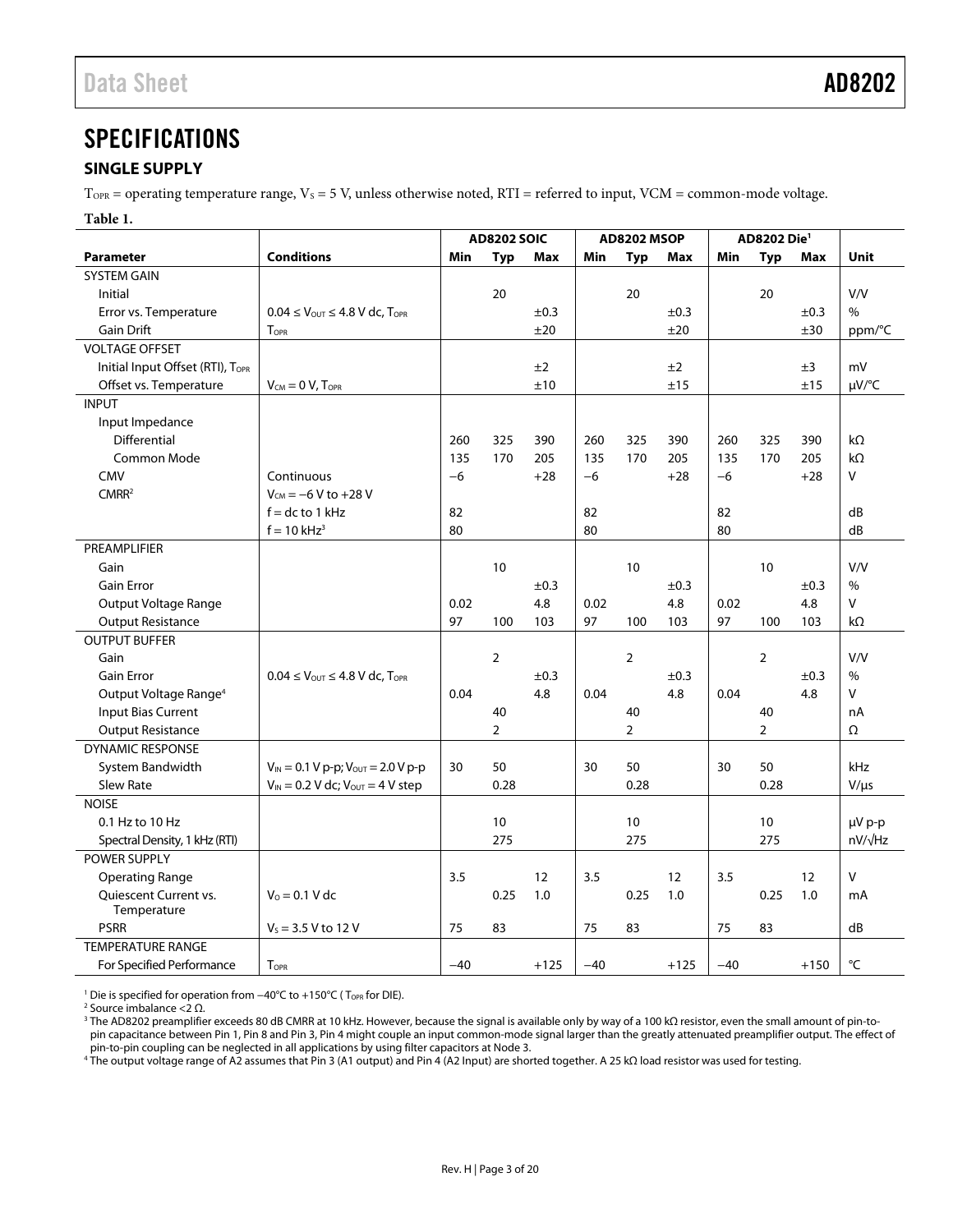## <span id="page-3-0"></span>ABSOLUTE MAXIMUM RATINGS

### **Table 2.**

| <b>Parameter</b>                           | Rating                              |  |  |  |
|--------------------------------------------|-------------------------------------|--|--|--|
| Supply Voltage                             | 12.5V                               |  |  |  |
| Transient Input Voltage (400 ms)           | 44 V                                |  |  |  |
| Continuous Input Voltage (Common Mode)     | 35 V                                |  |  |  |
| Reversed Supply Voltage Protection         | 0.3V                                |  |  |  |
| Operating Temperature Range                |                                     |  |  |  |
| Die                                        | $-40^{\circ}$ C to $+150^{\circ}$ C |  |  |  |
| SOIC                                       | $-40^{\circ}$ C to $+125^{\circ}$ C |  |  |  |
| <b>MSOP</b>                                | $-40^{\circ}$ C to $+125^{\circ}$ C |  |  |  |
| Storage Temperature                        | $-65^{\circ}$ C to $+150^{\circ}$ C |  |  |  |
| <b>Output Short-Circuit Duration</b>       | Indefinite                          |  |  |  |
| Lead Temperature Range (Soldering, 10 sec) | 300 $\degree$ C                     |  |  |  |

Stresses above those listed under Absolute Maximum Ratings may cause permanent damage to the device. This is a stress rating only; functional operation of the device at these or any other conditions above those indicated in the operational section of this specification is not implied. Exposure to absolute maximum rating conditions for extended periods may affect device reliability.

## <span id="page-3-1"></span>**ESD CAUTION**



ESD (electrostatic discharge) sensitive device. Charged devices and circuit boards can discharge without detection. Although this product features<br>patented or proprietary protection circuitry, damage may occur on devices subjected to high energy ESD. Therefore, proper ESD precautions should be taken to avoid performance degradation or loss of functionality.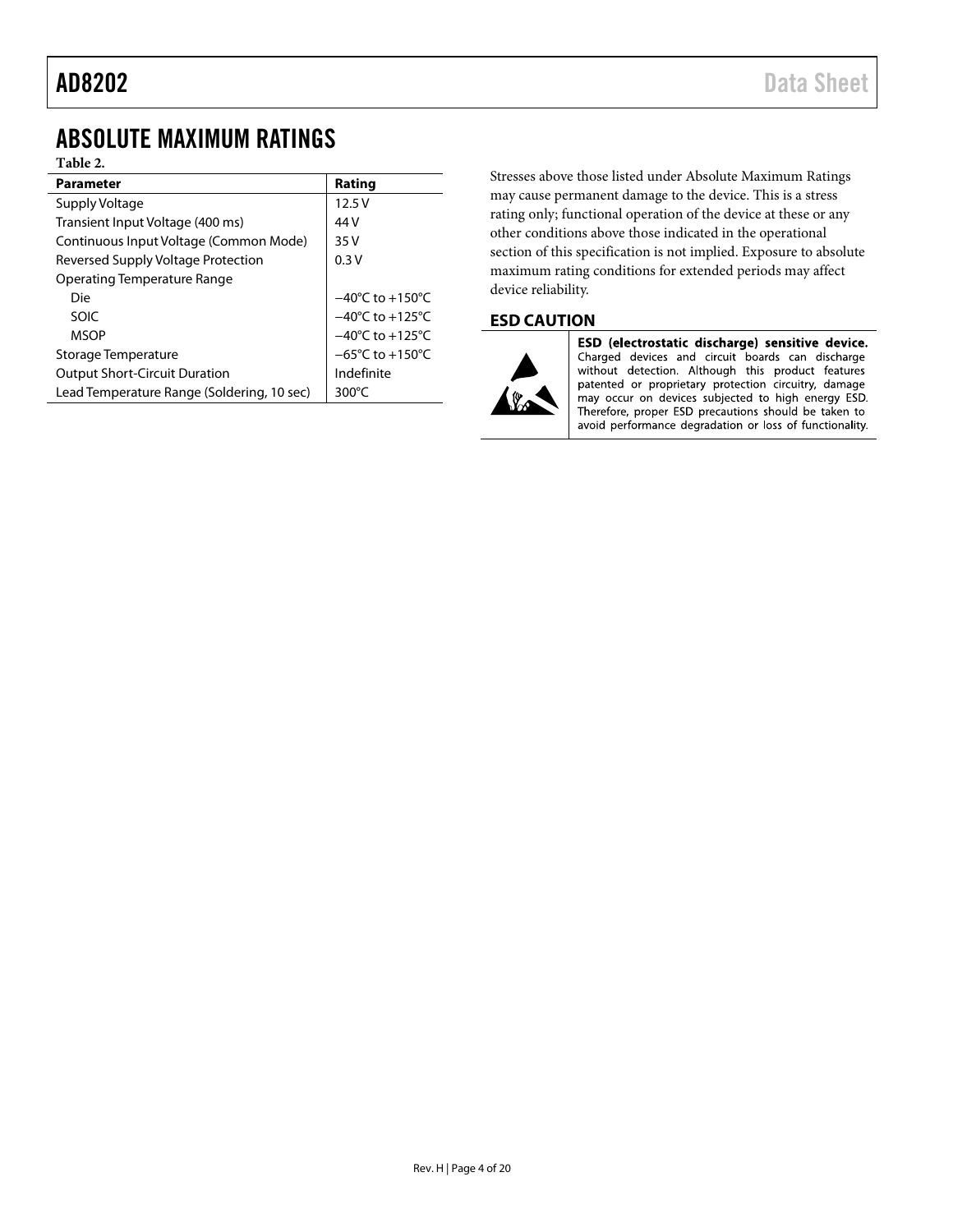## <span id="page-4-0"></span>PIN CONFIGURATION AND FUNCTION DESCRIPTIONS



*Figure 4. Pin Configuration*

| Table 5. F III Function Descriptions |               |                  |                  |  |  |
|--------------------------------------|---------------|------------------|------------------|--|--|
| Pin No.                              | x<br>Mnemonic |                  |                  |  |  |
| 1                                    | $-IN$         | $-205$           | $+409$           |  |  |
| 2                                    | <b>GND</b>    | $-413$           | $+285$           |  |  |
| 3                                    | A1            | $-413$           | $-229$           |  |  |
| 4                                    | A2            | $-309$           | $-410$           |  |  |
| 5                                    | <b>OUT</b>    | $+272$           | $-410$           |  |  |
| 6                                    | $+VS$         | $+417$           | $-121$           |  |  |
| 7                                    | NC.           | N/A <sup>1</sup> | N/A <sup>1</sup> |  |  |
| 8                                    | $+IN$         | $+205$           | $+409$           |  |  |

**Table 3. Pin Function Descriptions**

 $1 N/A$  = not applicable.

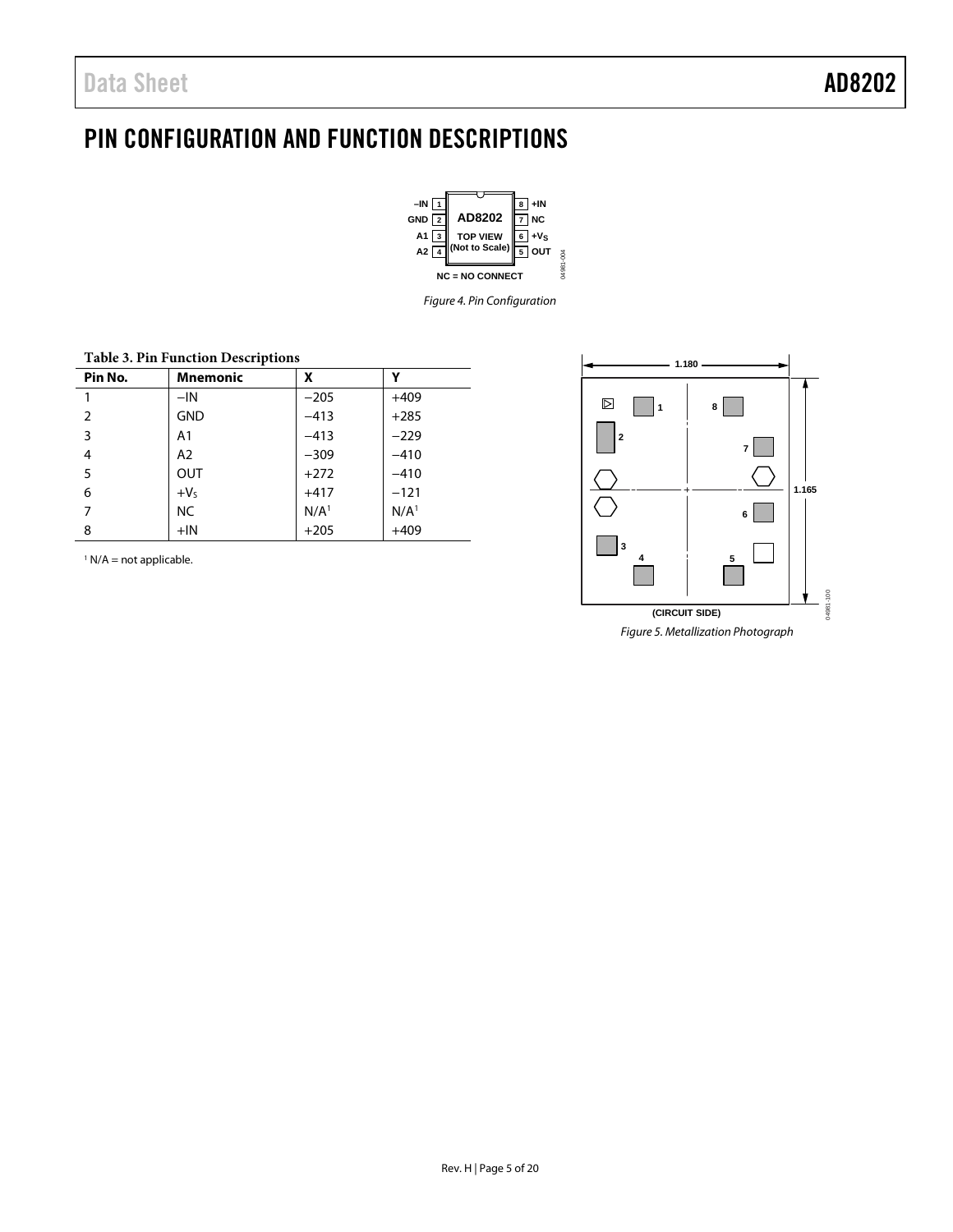## <span id="page-5-0"></span>TYPICAL PERFORMANCE CHARACTERISTICS

T<sub>A</sub> = 25°C, V<sub>S</sub> = 5 V, V<sub>CM</sub> = 0 V, R<sub>L</sub> = 10 kΩ, unless otherwise noted.



*Figure 8. Common-Mode Rejection Ratio vs. Frequency Valid for Common-Mode Range −8 V to +28 V*



*Figure 9. Negative Common-Mode Voltage vs. Voltage Supply*



*Figure 10. Positive Common-Mode Voltage vs. Voltage Supply*



*Figure 11. Output Swing vs. Load Resistance*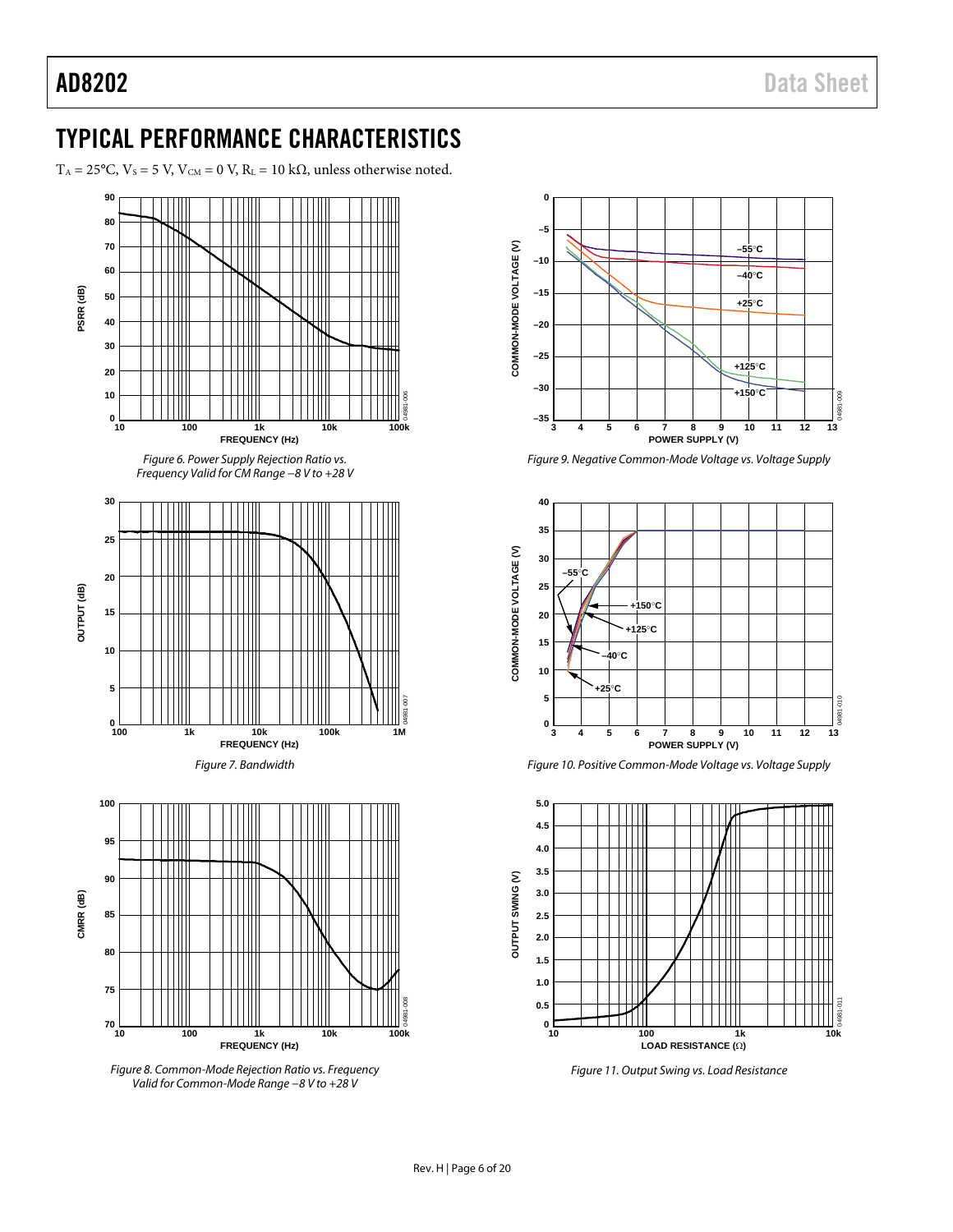## Data Sheet **AD8202**

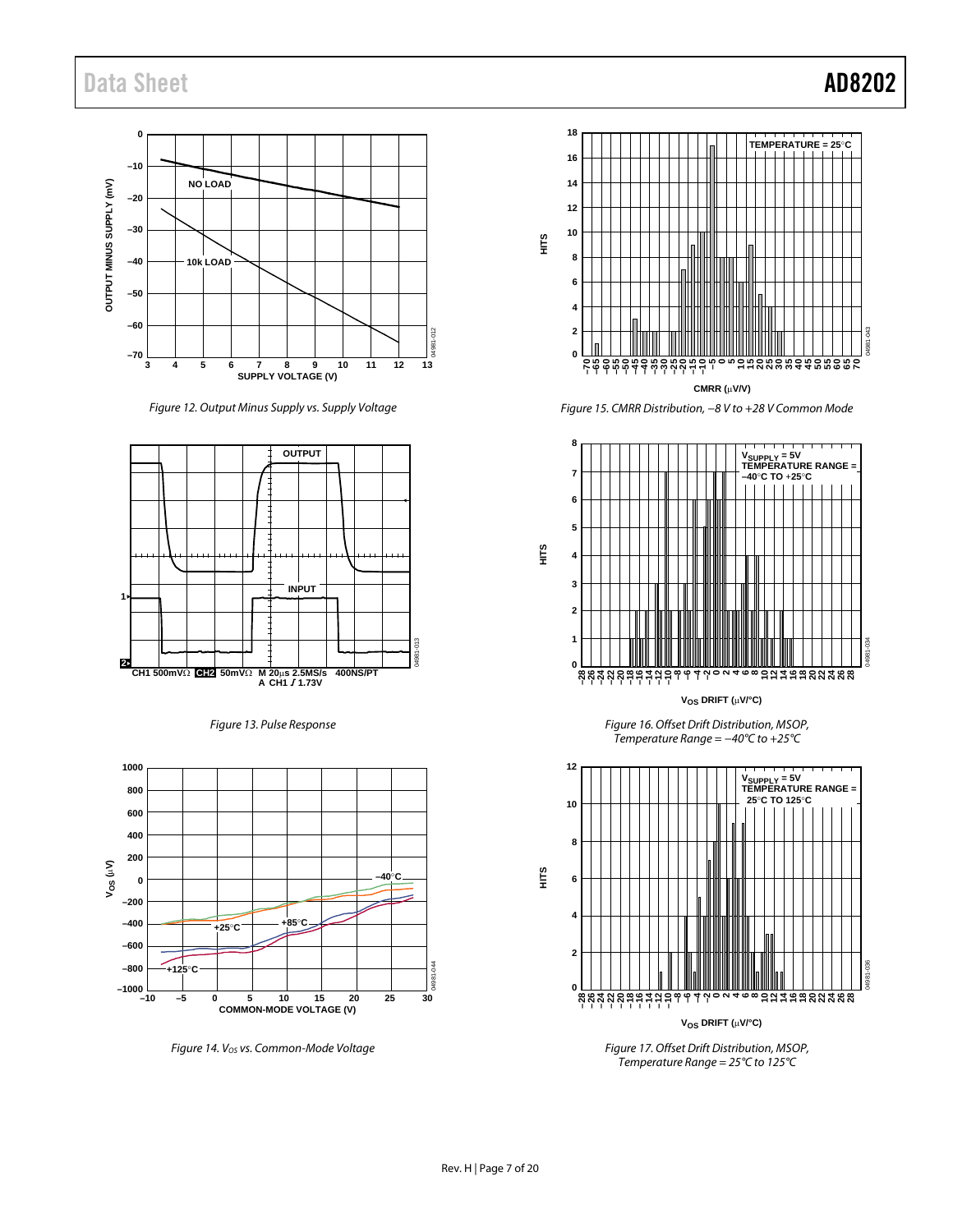

*Figure 20. VOS Distribution, MSOP, Temperature = 125°C*



*Figure 21. VOS Distribution, MSOP, Temperature = −40°C*



*Figure 22. MSOP Gain Accuracy, Temperature = 25°C*



*Figure 23. MSOP Gain Accuracy, Temperature = 125°C*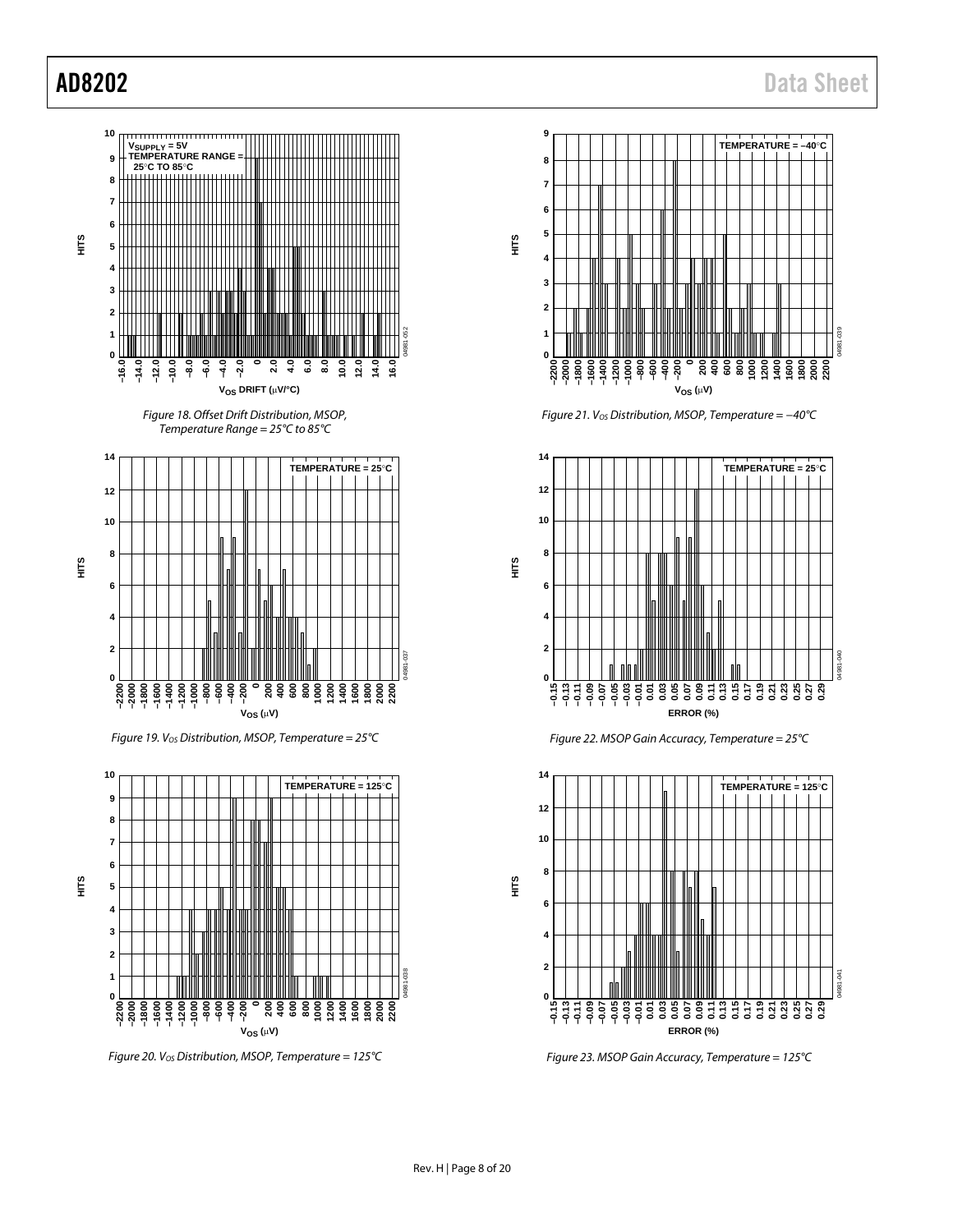## Data Sheet **AD8202**

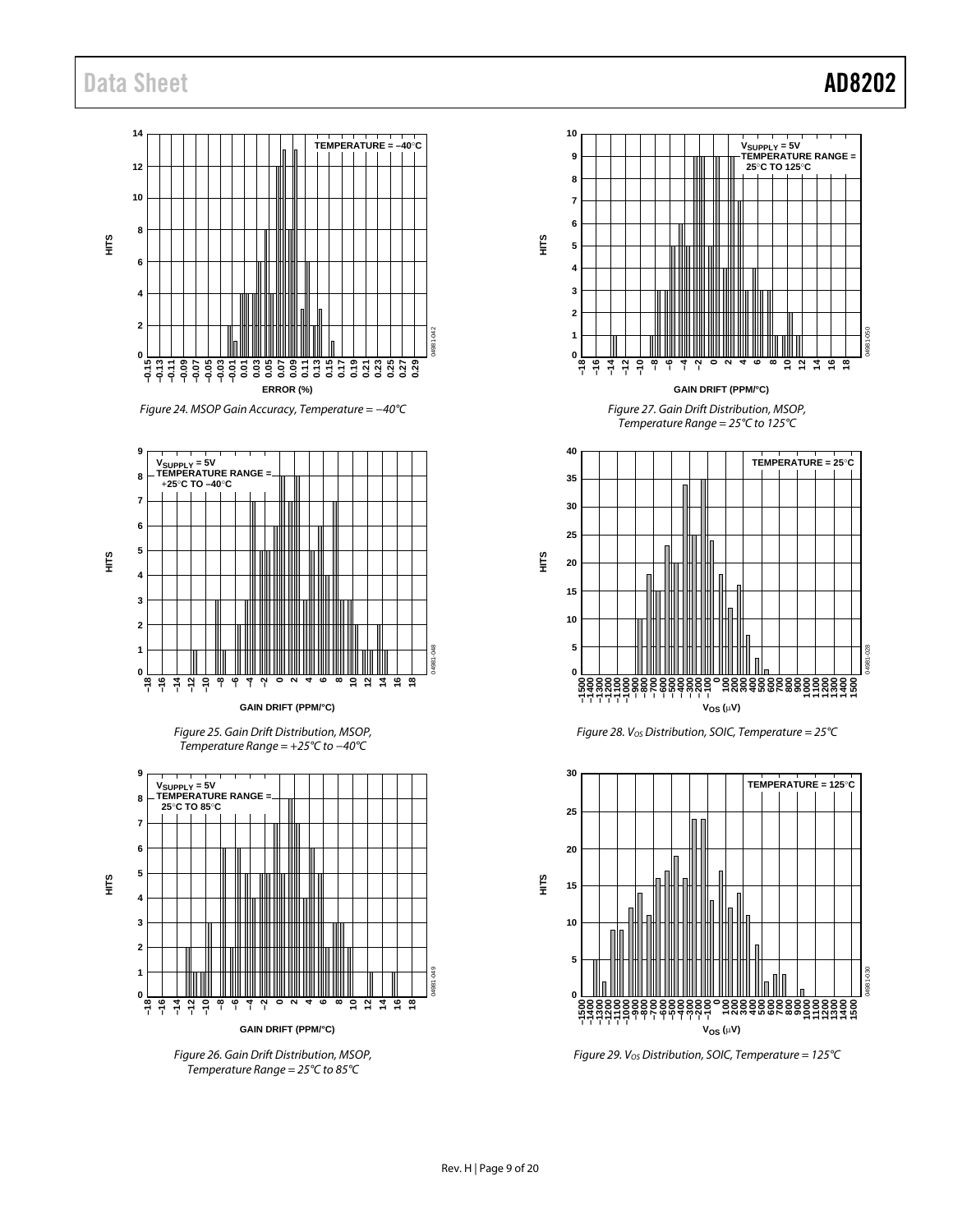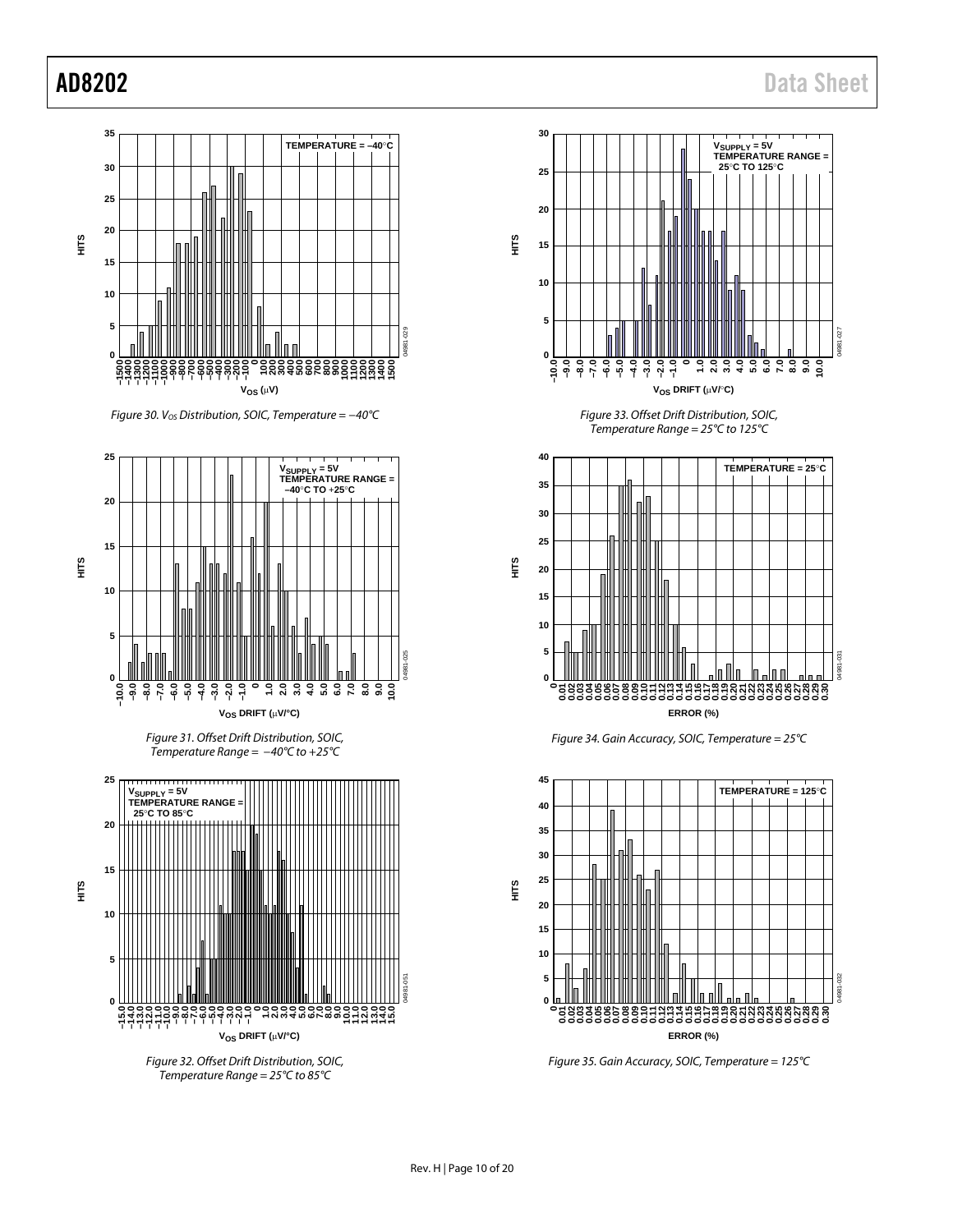## Data Sheet **AD8202**

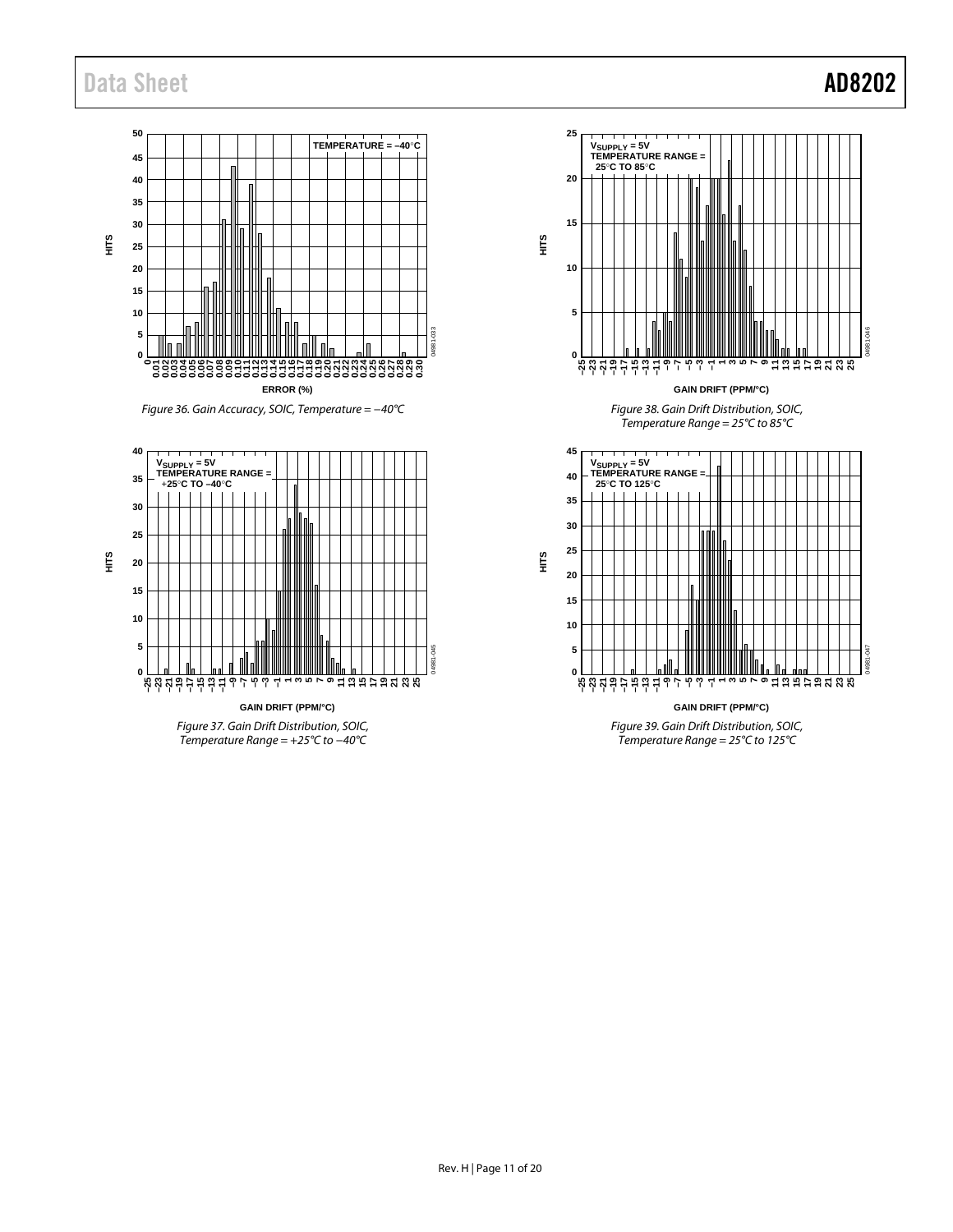## <span id="page-11-0"></span>THEORY OF OPERATION

The [AD8202](http://www.analog.com/AD8202) consists of a preamp and buffer arranged as shown in [Figure 40.](#page-11-1) Like-named resistors have equal values.

The preamp uses a dynamic bridge (subtractor) circuit. Identical networks (within the shaded areas), consisting of RA, R<sub>B</sub>, R<sub>C</sub>, and R<sub>G</sub>, attenuate input signals applied to Pin 1 and Pin 8. When equal amplitude signals are asserted at Input 1 and Input 8, and the output of A1 is equal to the common potential (that is, 0), the two attenuators form a balanced-bridge network. When the bridge is balanced, the differential input voltage at A1, and thus its output, is 0.

Any common-mode voltage applied to both inputs keeps the bridge balanced and the A1 output at 0. Because the resistor networks are carefully matched, the common-mode signal rejection approaches this ideal state.

However, if the signals applied to the inputs differ, the result is a difference at the input to A1. A1 responds by adjusting its output to drive  $R_B$ , by way of  $R_G$ , to adjust the voltage at its inverting input until it matches the voltage at its noninverting input.

By attenuating voltages at Pin 1 and Pin 8, the amplifier inputs are held within the power supply range, even if Pin 1 and Pin 8 input levels exceed the supply or fall below common (ground). The input network also attenuates normal (differential) mode voltages. Rc and RG form an attenuator that scales A1 feedback, forcing large output signals to balance relatively small differential inputs. The resistor ratios establish the preamp gain at 10.

Because the differential input signal is attenuated and then amplified to yield an overall gain of 10, Amplifier A1 operates at a higher noise gain, multiplying deficiencies such as input offset voltage and noise with respect to Pin 1 and Pin 8.



<span id="page-11-1"></span>*Figure 40. Simplified Schematic*

To minimize these errors while extending the common-mode range, a dedicated feedback loop is used to reduce the range of common-mode voltage applied to A1 for a given overall range at the inputs. By offsetting the voltage range applied to the compensator, the input common-mode range is also offset to include voltages more negative than the power supply.

Amplifier A3 detects the common-mode signal applied to A1 and adjusts the voltage on the matched R<sub>CM</sub> resistors to reduce the common-mode voltage range at the A1 inputs. By adjusting the common voltage of these resistors, the common-mode input range is extended while, at the same time, the normal mode signal attenuation is reduced, leading to better performance referred to input.

The output of the dynamic bridge taken from A1 is connected to Pin 3 by way of a 100 kΩ series resistor, provided for lowpass filtering and gain adjustment. The resistors in the input networks of the preamp and the buffer feedback resistors are ratio-trimmed for high accuracy.

The output of the preamp drives a gain-of-2 buffer amplifier, A2, implemented with carefully matched feedback resistors ( $R_F$ ).

The 2-stage system architecture of th[e AD8202](http://www.analog.com/AD8202) enables the user to incorporate a low-pass filter prior to the output buffer. By separating the gain into two stages, a full-scale, rail-to-rail signal from the preamp can be filtered at Pin 3, and a half-scale signal, resulting from filtering, can be restored to full scale by the output buffer amp. The source resistance seen by the inverting input of A2 is approximately 100 kΩ to minimize the effects of the input bias current of A2. However, this current is quite small, and errors resulting from applications that mismatch the resistance are correspondingly small.

The A2 input bias current has a typical value of 40 nA, however, this can increase under certain conditions. For example, if the input signal to the A2 amplifier is  $V_{\text{CC}}/2$ , the output attempts to go to  $V_{CC}$  due to the gain of 2. However, the output saturates because the maximum specified voltage for correct operation is  $200\ \mathrm{mV}$  below Vcc. Under these conditions, the total input bias current increases (see [Figure 41](#page-12-0) for more information).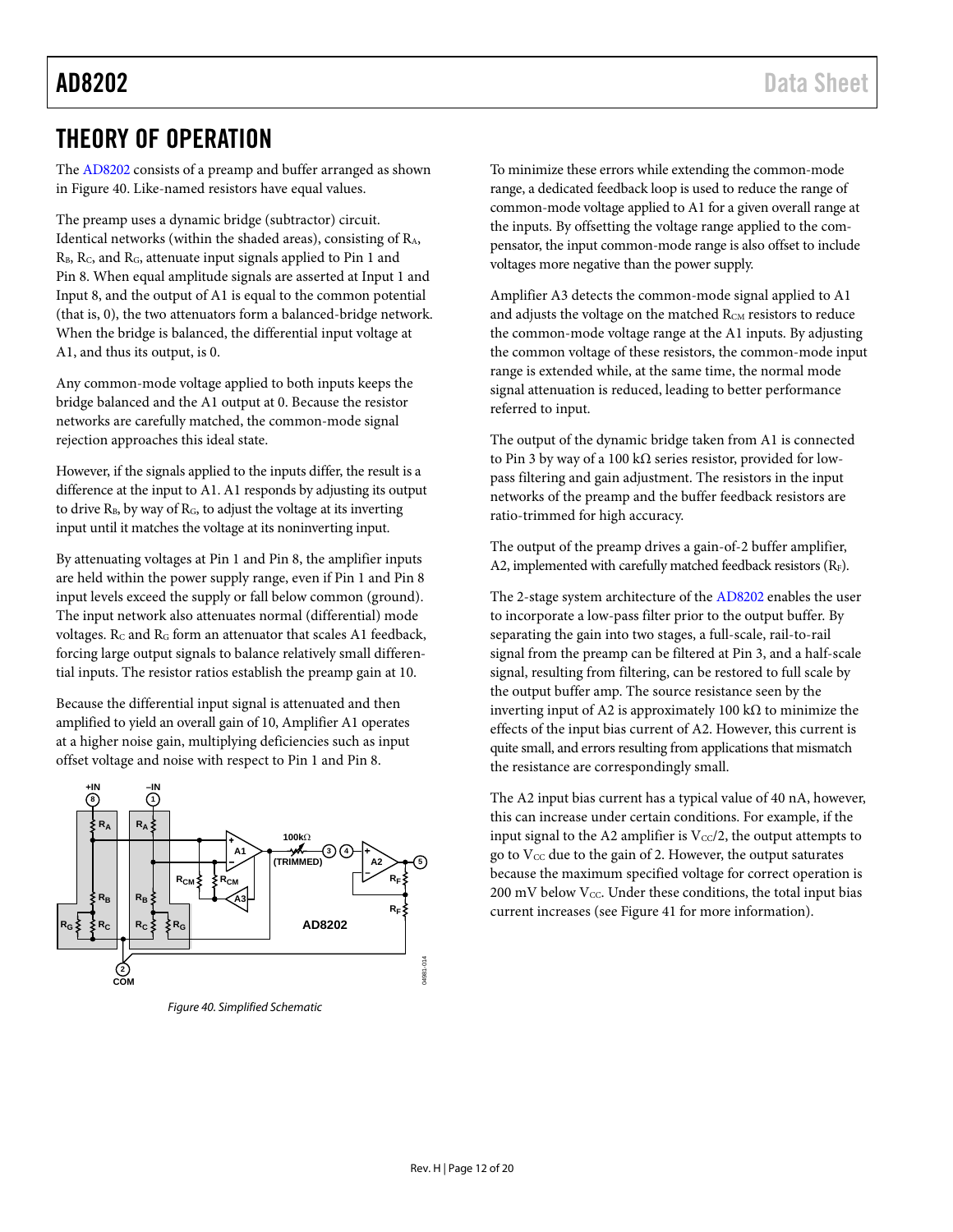

<span id="page-12-0"></span>*Figure 41. A2 Input Bias Current vs. Input Voltage and Temperature. The Shaded Area is the Bias Current from +125°C to −40°C.*

An increase in the A2 bias current, in addition to the output saturation voltage of A1, directly affects the output voltage of the [AD8202](http://www.analog.com/AD8202) system (Pin 3 and Pin 4 shorted). An example of how to calculate the correct output voltage swing of the [AD8202,](http://www.analog.com/AD8202) by taking all variables into account, follows:

- Amplifier A1 output saturation potential can drop as low as 20 mV at its output.
- A2 typical input bias current of 40 nA multiplied by the 100 kΩ preamplifier output resistor produces  $40 \text{ nA} \times 100 \text{ k}\Omega = 4 \text{ mV}$  at the A2 input
- Total voltage at the A2 input equals the output saturation voltage of A1 combined with the voltage error generated by the input bias current

 $20 \text{ mV} + 4 \text{ mV} = 24 \text{ mV}$ 

- The total error at the input of A2, 24 mV, multiplied by the buffer gain generates a resulting error of 48 mV at the output of the buffer. This i[s AD8202](http://www.analog.com/AD8202) system output low saturation potential.
- The high output voltage range of the [AD8202](http://www.analog.com/AD8202) is specified as 4.8 V. Therefore, assuming a typical A2 input bias current, the output voltage range for the [AD8202](http://www.analog.com/AD8202) is 48 mV to 4.8 V.

For an example of the effect of changes in A2 input bias current vs. applied input potentials, see [Figure 41.](#page-12-0) The change in bias current causes a change in error voltage at the input of the buffer amplifier. This results in a change in overall error potential at the output of the buffer amplifier.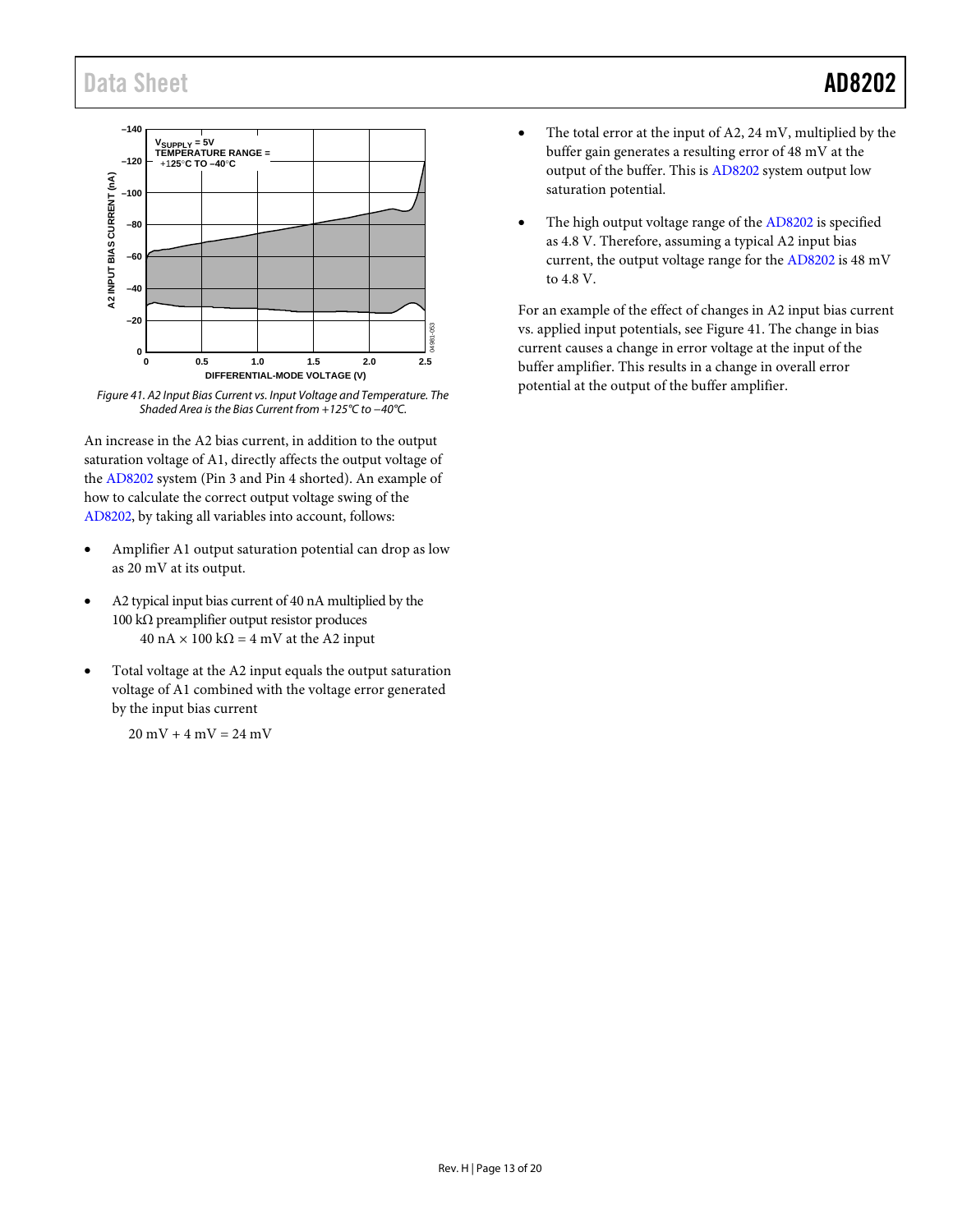## <span id="page-13-0"></span>APPLICATIONS

Th[e AD8202](http://www.analog.com/AD8202) difference amplifier is intended for applications that require extracting a small differential signal in the presence of large common-mode voltages. The differential input resistance is nominally 325 kΩ, and the device can tolerate common-mode voltages higher than the supply voltage and lower than ground.

The open collector output stage sources current to within 20 mV of ground and to within 200 mV of  $V_s$ .

## <span id="page-13-1"></span>**CURRENT SENSING**

## *High Line, High Current Sensing*

Basic automotive applications using the large common-mode range are shown in [Figure 2](#page-0-4) an[d Figure 3.](#page-0-5) The capability of the device to operate as an amplifier in primary battery supply circuits is shown in [Figure 2;](#page-0-4) [Figure 3](#page-0-5) illustrates the ability of the device to withstand voltages below system ground.

## *Low Current Sensing*

Th[e AD8202](http://www.analog.com/AD8202) is also used in low current sensing applications, such as the 4 to 20 mA current loop shown i[n Figure 42.](#page-13-3) In such applications, the relatively large shunt resistor can degrade the common-mode rejection. Adding a resistor of equal value on the low impedance side of the input corrects for this error.



*Figure 42. 4 to 20 mA Current Loop Receiver*

## <span id="page-13-3"></span><span id="page-13-2"></span>**GAIN ADJUSTMENT**

The default gain of the preamplifier and buffer are  $\times 10$  and  $\times 2$ , respectively, resulting in a composite gain of ×20. With the addition of external resistor(s) or trimmer(s), the gain can be lowered, raised, or finely calibrated.

## *Gains Less than 20*

Because the preamplifier has an output resistance of 100 k $\Omega$ , an external resistor connected from Pin 3 and Pin 4 to GND decreases the gain by a factor  $R_{\text{EXT}}/(100 \text{ k}\Omega + R_{\text{EXT}})$  as shown in [Figure 43.](#page-13-4)



*Figure 43. Adjusting for Gains Less than 20*

<span id="page-13-4"></span>The overall bandwidth is unaffected by changes in gain by using this method, although there may be a small offset voltage due to the imbalance in source resistances at the input to the buffer. This can often be ignored, but if desired, it can be nulled by inserting a resistor equal to 100 k $\Omega$  minus the parallel sum of R<sub>EXT</sub> and 100 kΩ, in series with Pin 4. For example, with R<sub>EXT</sub> = 100 kΩ (yielding a composite gain of  $\times$ 10), the optional offset nulling resistor is 50 kΩ.

## *Gains Greater Than 20*

Connecting a resistor from the output of the buffer amplifier to its noninverting input, as shown in [Figure 44,](#page-13-5) increases the gain. The gain is multiplied by the factor R<sub>EXT</sub>/(R<sub>EXT</sub> – 100 kΩ); for example, the gain is doubled for  $R_{\text{EXT}} = 200 \text{ k}\Omega$ . Overall gains as high as 50 are achievable in this way. The accuracy of the gain becomes critically dependent on the resistor value at high gains. Also, the effective input offset voltage at Pin 1 and Pin 8 (about six times the actual offset of A1) limits the part's use in high gain, dc-coupled applications.



<span id="page-13-5"></span>*Figure 44. Adjusting for Gains > 20*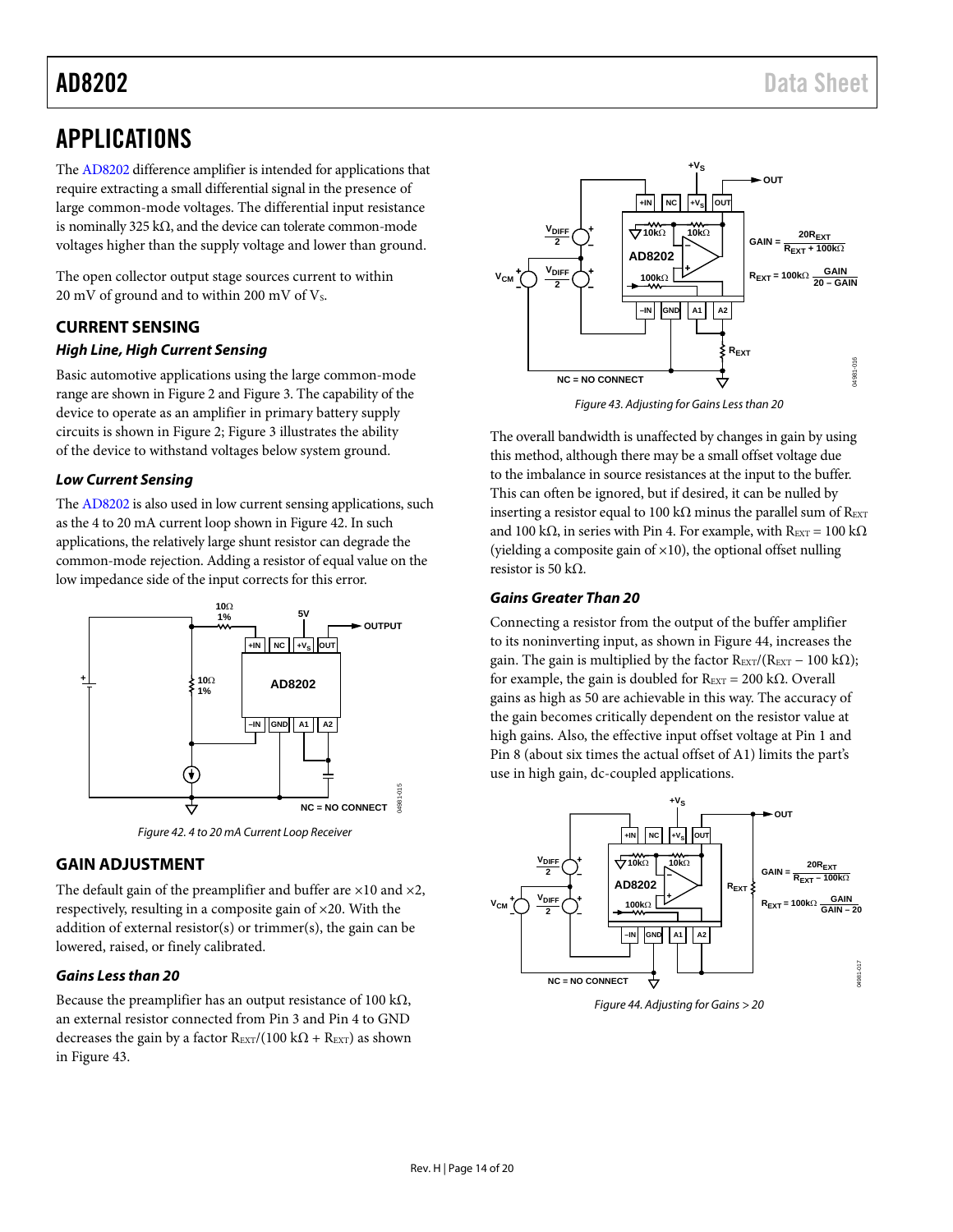## <span id="page-14-0"></span>**GAIN TRIM**

[Figure 45](#page-14-2) shows a method for incremental gain trimming by using a trim potentiometer and external resistor, REXT.

The following approximation is useful for small gain ranges:

 $\Delta G \approx (10 \text{ M}\Omega/R_{EXT})\%$ 

Thus, the adjustment range is  $\pm 2\%$  for R<sub>EXT</sub> = 5 M $\Omega$ ;  $\pm 10\%$  for  $R_{\text{EXT}} = 1 \text{ M}\Omega$ , and so on.





### <span id="page-14-2"></span>*Internal Signal Overload Considerations*

When configuring gain for values other than 20, the maximum input voltage with respect to the supply voltage and ground must be considered because either the preamplifier or the output buffer reaches its full-scale output (approximately  $V<sub>S</sub>$  − 0.2 V) with large differential input voltages. The input of the [AD8202](http://www.analog.com/AD8202) is limited to  $(V<sub>S</sub> – 0.2)/10$  for overall gains  $\leq 10$ because the preamplifier, with its fixed gain of ×10, reaches its fullscale output before the output buffer. For gains greater than 10, the swing at the buffer output reaches its full scale first and limits the [AD8202](http://www.analog.com/AD8202) input to  $(V<sub>S</sub> - 0.2)/G$ , where G is the overall gain.

## <span id="page-14-1"></span>**LOW-PASS FILTERING**

In many transducer applications, it is necessary to filter the signal to remove spurious high frequency components including noise, or to extract the mean value of a fluctuating signal with a peak-to-average ratio (PAR) greater than unity. For example, a full-wave rectified sinusoid has a PAR of 1.57, a raised cosine has a PAR of 2, and a half-wave sinusoid has a PAR of 3.14. Signals having large spikes can have PARs of 10 or more.

When implementing a filter, the PAR should be considered so that the output of the [AD8202](http://www.analog.com/AD8202) preamplifier (A1) does not clip before A2 because this nonlinearity would be averaged and appear as an error at the output. To avoid this error, both amplifiers should clip at the same time. This condition is achieved when the PAR is no greater than the gain of the second amplifier (2 for the default configuration). For example, if a PAR of 5 is expected, the gain of A2 should be increased to 5.

Low-pass filters can be implemented in several ways by using the [AD8202.](http://www.analog.com/AD8202) In the simplest case, a single-pole filter (20 dB/decade) is formed when the output of A1 is connected to the input of A2 via the internal 100 kΩ resistor by tying Pin 3 and Pin 4 and adding a capacitor from this node to ground, as shown in [Figure 46.](#page-14-3) If a resistor is added across the capacitor to lower the gain, the corner frequency increases; it should be calculated using the parallel sum of the resistor and 100 kΩ.



<span id="page-14-3"></span>*Figure 46. Single-Pole, Low-Pass Filter Using the Internal 100 kΩ Resistor*

If the gain is raised using a resistor, as shown in [Figure 44,](#page-13-5) the corner frequency is lowered by the same factor as the gain is raised. Thus, using a resistor of 200 k $\Omega$  (for which the gain would be doubled), the corner frequency is now 0.796 Hz/µF (0.039 µF for a 20 Hz corner frequency).



*Figure 47. 2-Pole, Low-Pass Filter* 

<span id="page-14-4"></span>A 2-pole filter (with a roll-off of 40 dB/decade) can be implemented using the connections shown i[n Figure 47.](#page-14-4) This is a Sallen-Key form based on a ×2 amplifier. It is useful to remember that a 2-pole filter with a corner frequency  $f_2$  and a 1-pole filter with a corner at  $f_1$  have the same attenuation at the frequency ( $f_2^2/f_1$ ). The attenuation at that frequency is 40 log ( $f_2/f_1$ ), which is illustrated i[n Figure 48.](#page-15-2) Using the standard resistor value shown and equal capacitors (se[e Figure 47\)](#page-14-4), the corner frequency is conveniently scaled at 1 Hz/ $\mu$ F (0.05  $\mu$ F for a 20 Hz corner). A maximally flat response occurs when the resistor is lowered to 196 kΩ and the scaling is then 1.145 Hz/ $\mu$ F. The output offset is raised by approximately 5 mV (equivalent to 250  $\mu$ V at the input pins).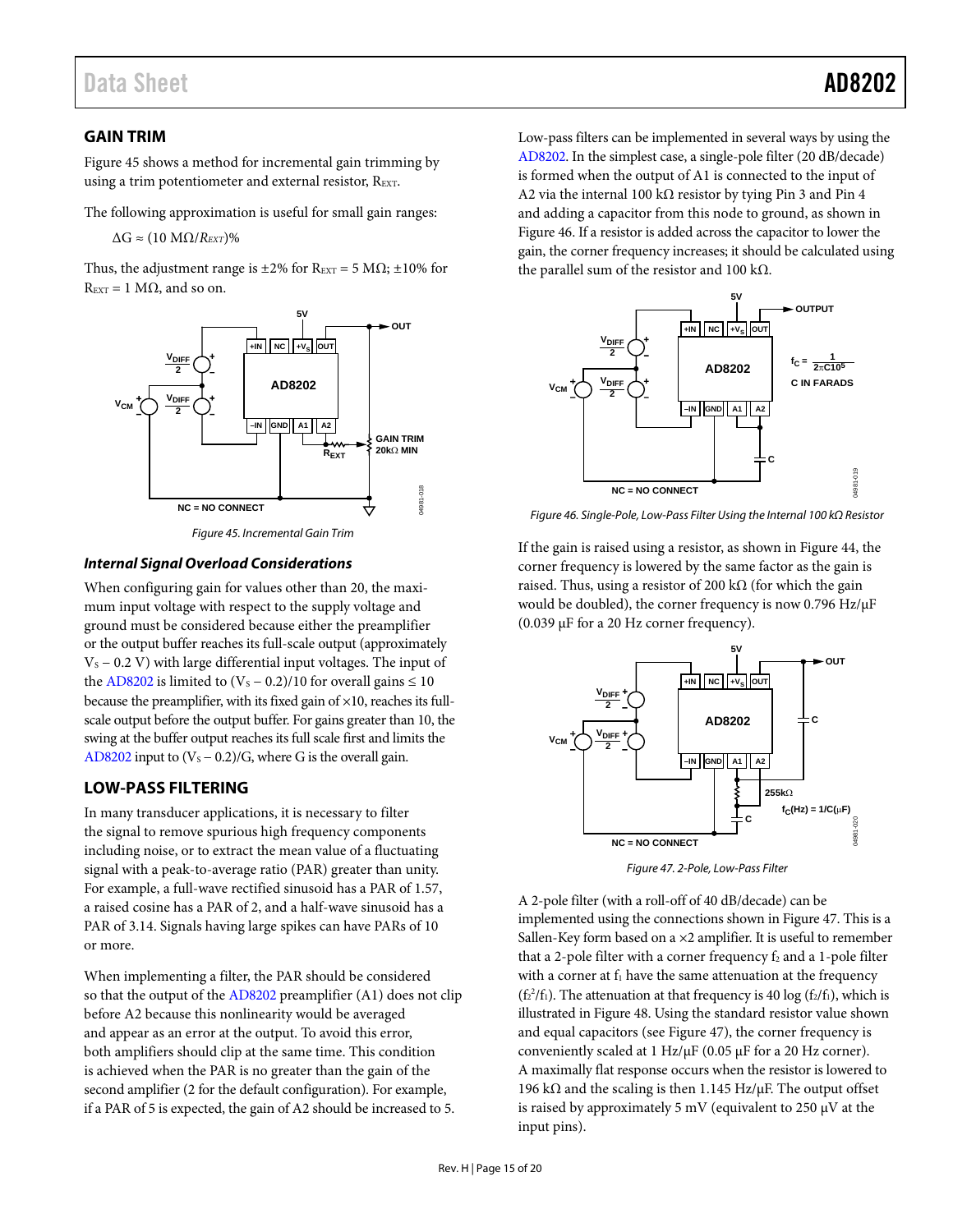

<span id="page-15-2"></span>*Figure 48. Comparative Responses of 1-Pole and 2-Pole Low-Pass Filters* 

## <span id="page-15-0"></span>**HIGH LINE CURRENT SENSING WITH LPF AND GAIN ADJUSTMENT**

[Figure 49](#page-15-3) is another refinement o[f Figure 2,](#page-0-4) including gain adjustment and low-pass filtering.



*Figure 49. High Line Current Sensor Interface; Gain = ×40, Single-Pole, Low-Pass Filter* 

<span id="page-15-3"></span>A power device that is either on or off controls the current in the load. The average current is proportional to the duty cycle of the input pulse and is sensed by a small value resistor. The average differential voltage across the shunt is typically 100 mV, although its peak value is higher by an amount that depends on the inductance of the load and the control frequency. The common-mode voltage, conversely, extends from roughly 1 V above ground for the on condition to about 1.5 V above the battery voltage in the off condition. The conduction of the clamping diode regulates the common-mode potential applied to the device. For example, a battery spike of 20 V can result in an applied common-mode potential of 21.5 V to the input of the devices.

To produce a full-scale output of  $4$  V, a gain  $\times 40$  is used, adjustable by ±5% to absorb the tolerance in the shunt. Sufficient headroom allows 10% overrange (to 4.4 V). The roughly triangular voltage across the sense resistor is averaged by a 1-pole low-pass filter, set with a corner frequency of 3.6 Hz, providing about 30 dB of attenuation at 100 Hz. A higher rate of attenuation can be obtained using a 2-pole filter with  $f_C = 20$  Hz, as shown i[n Figure 50.](#page-15-4) Although this circuit uses two separate capacitors, the total capacitance is less than half that needed for the 1-pole filter.



*Figure 50. 2-Pole Low-Pass Filter*

## <span id="page-15-4"></span><span id="page-15-1"></span>**DRIVING CHARGE REDISTRIBUTION ADCS**

When driving CMOS ADCs, such as those embedded in popular microcontrollers, the charge injection (∆Q) can cause a significant deflection in the output voltage of th[e AD8202.](http://www.analog.com/AD8202) Though generally of short duration, this deflection can persist until after the sample period of the ADC expires due to the relatively high open-loop output impedance (typically 21 kΩ) of the [AD8202.](http://www.analog.com/AD8202) Including an R-C network in the output can significantly reduce the effect. The capacitor helps to absorb the transient charge, effectively lowering the high frequency output impedance of th[e AD8202.](http://www.analog.com/AD8202) For these applications, the output signal should be taken from the midpoint of the  $R_{LAG} - C_{LAG}$ combination, as shown i[n Figure 51.](#page-15-5)

Because the perturbations from the analog-to-digital converter are small, the output impedance of th[e AD8202](http://www.analog.com/AD8202) appears to be low. The transient response, therefore, has a time constant governed by the product of the two LAG components,  $C_{LAG} \times R_{LAG}$ . For the values shown in [Figure 51,](#page-15-5) this time constant is programmed at approximately 10 µs. Therefore, if samples are taken at several tenths of microseconds or more, there is negligible charge stack-up.



<span id="page-15-5"></span>*Figure 51. Recommended Circuit for Driving CMOS A/D*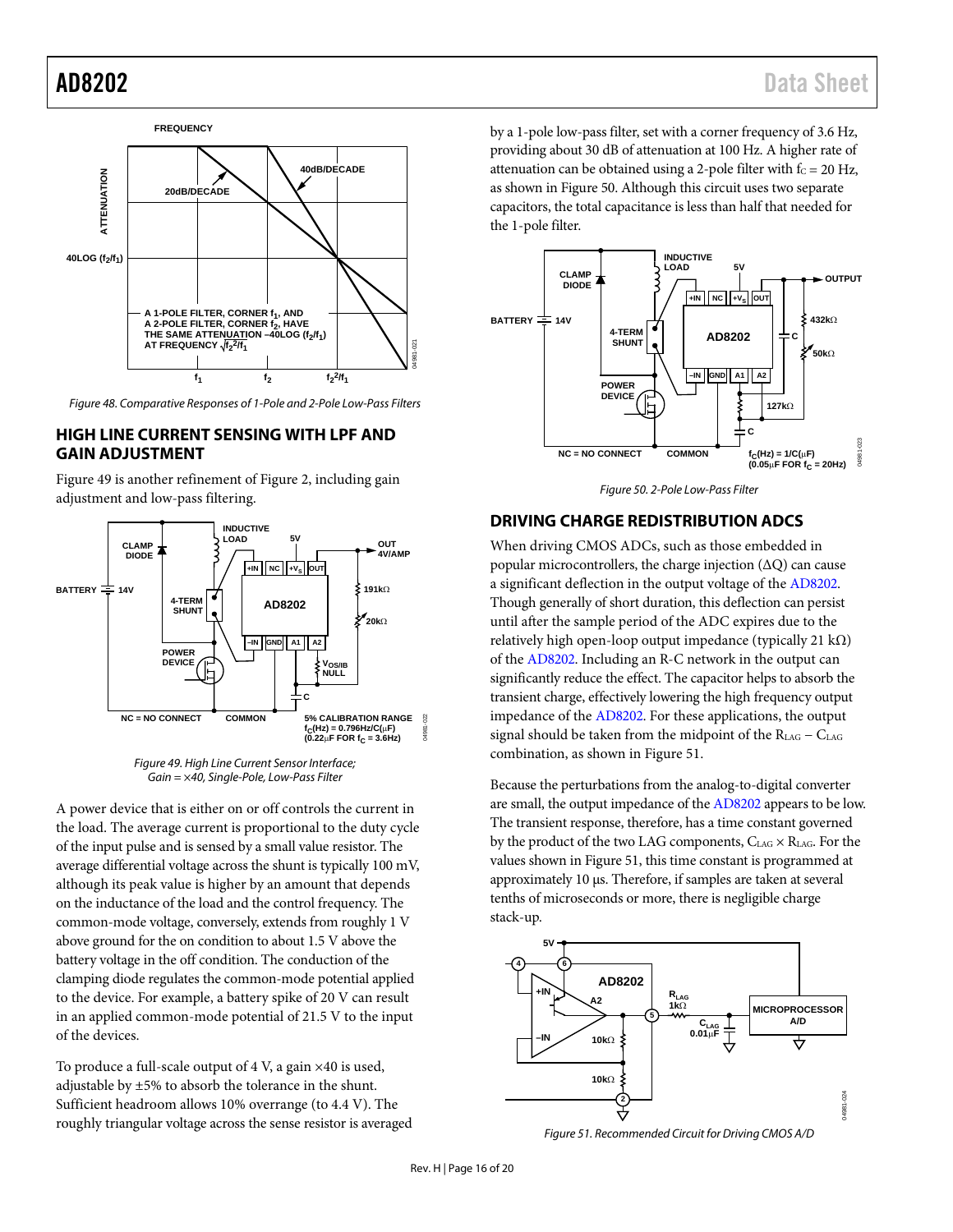<span id="page-16-0"></span>

## <span id="page-16-1"></span>**ORDERING GUIDE**

| Model $1/2$    | <b>Temperature Range</b>            | <b>Package Description</b>                     | <b>Package Option</b> | <b>Branding</b> |
|----------------|-------------------------------------|------------------------------------------------|-----------------------|-----------------|
| AD8202WYC-P3   | $-40^{\circ}$ C to $+150^{\circ}$ C | Die                                            |                       |                 |
| AD8202WYC-P7   | $-40^{\circ}$ C to $+150^{\circ}$ C | Die                                            |                       |                 |
| AD8202WYRMZ    | $-40^{\circ}$ C to $+125^{\circ}$ C | 8-Lead Mini Small Outline Package [MSOP]       | <b>RM-8</b>           | <b>JWY</b>      |
| AD8202WYRMZ-RL | $-40^{\circ}$ C to $+125^{\circ}$ C | 8-Lead Mini Small Outline Package [MSOP]       | $RM-8$                | <b>JWY</b>      |
| AD8202WYRZ     | $-40^{\circ}$ C to $+125^{\circ}$ C | 8-Lead Standard Small Outline Package [SOIC_N] | $R-8$                 |                 |
| AD8202WYRZ-RL  | $-40^{\circ}$ C to $+125^{\circ}$ C | 8-Lead Standard Small Outline Package [SOIC N] | $R-8$                 |                 |
| AD8202YRMZ     | $-40^{\circ}$ C to $+125^{\circ}$ C | 8-Lead Mini Small Outline Package [MSOP]       | <b>RM-8</b>           | <b>JWY</b>      |
| AD8202YRMZ-R7  | $-40^{\circ}$ C to $+125^{\circ}$ C | 8-Lead Mini Small Outline Package [MSOP]       | <b>RM-8</b>           | <b>JWY</b>      |
| AD8202YRMZ-RL  | $-40^{\circ}$ C to $+125^{\circ}$ C | 8-Lead Mini Small Outline Package [MSOP]       | <b>RM-8</b>           | <b>JWY</b>      |
| AD8202YRZ      | $-40^{\circ}$ C to $+125^{\circ}$ C | 8-Lead Standard Small Outline Package [SOIC_N] | $R-8$                 |                 |
| AD8202YRZ-RL   | $-40^{\circ}$ C to $+125^{\circ}$ C | 8-Lead Standard Small Outline Package [SOIC N] | $R-8$                 |                 |
| AD8202YRZ-R7   | $-40^{\circ}$ C to $+125^{\circ}$ C | 8-Lead Standard Small Outline Package [SOIC N] | $R-8$                 |                 |

 $1 Z =$  RoHS Compliant Part.

 $2$  W = Qualified for Automotive Applications.

## <span id="page-16-2"></span>**AUTOMOTIVE PRODUCTS**

The [AD8202W](http://www.analog.com/AD8202) models are available with controlled manufacturing to support the quality and reliability requirements of automotive applications. Note that these automotive models may have specifications that differ from the commercial models; therefore, designers should review th[e Specifications](#page-2-0) section of this data sheet carefully. Only the automotive grade products shown are available for use in automotive applications. Contact your local Analog Devices account representative for specific product ordering information and to obtain the specific Automotive Reliability reports for these models.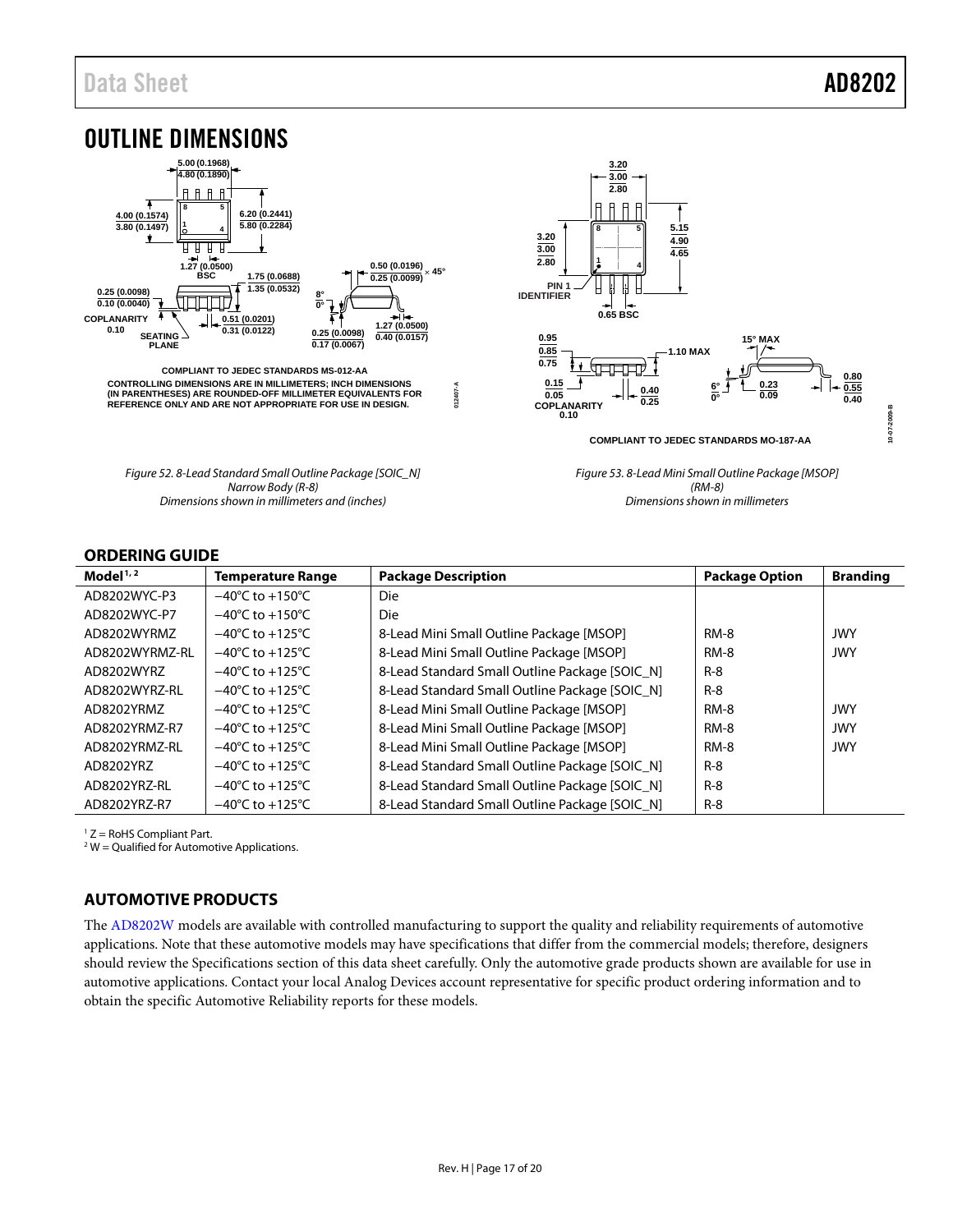## **NOTES**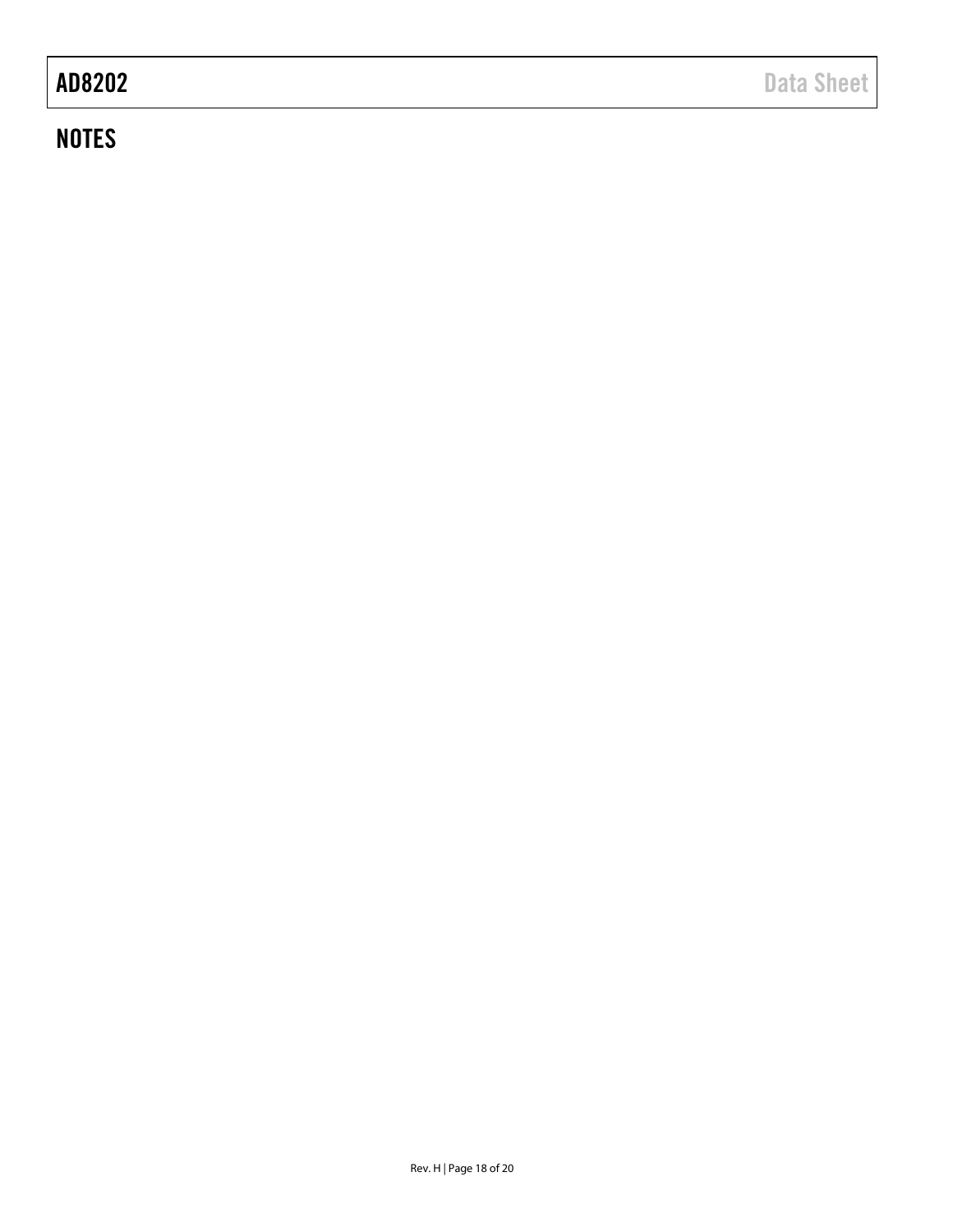## **NOTES**